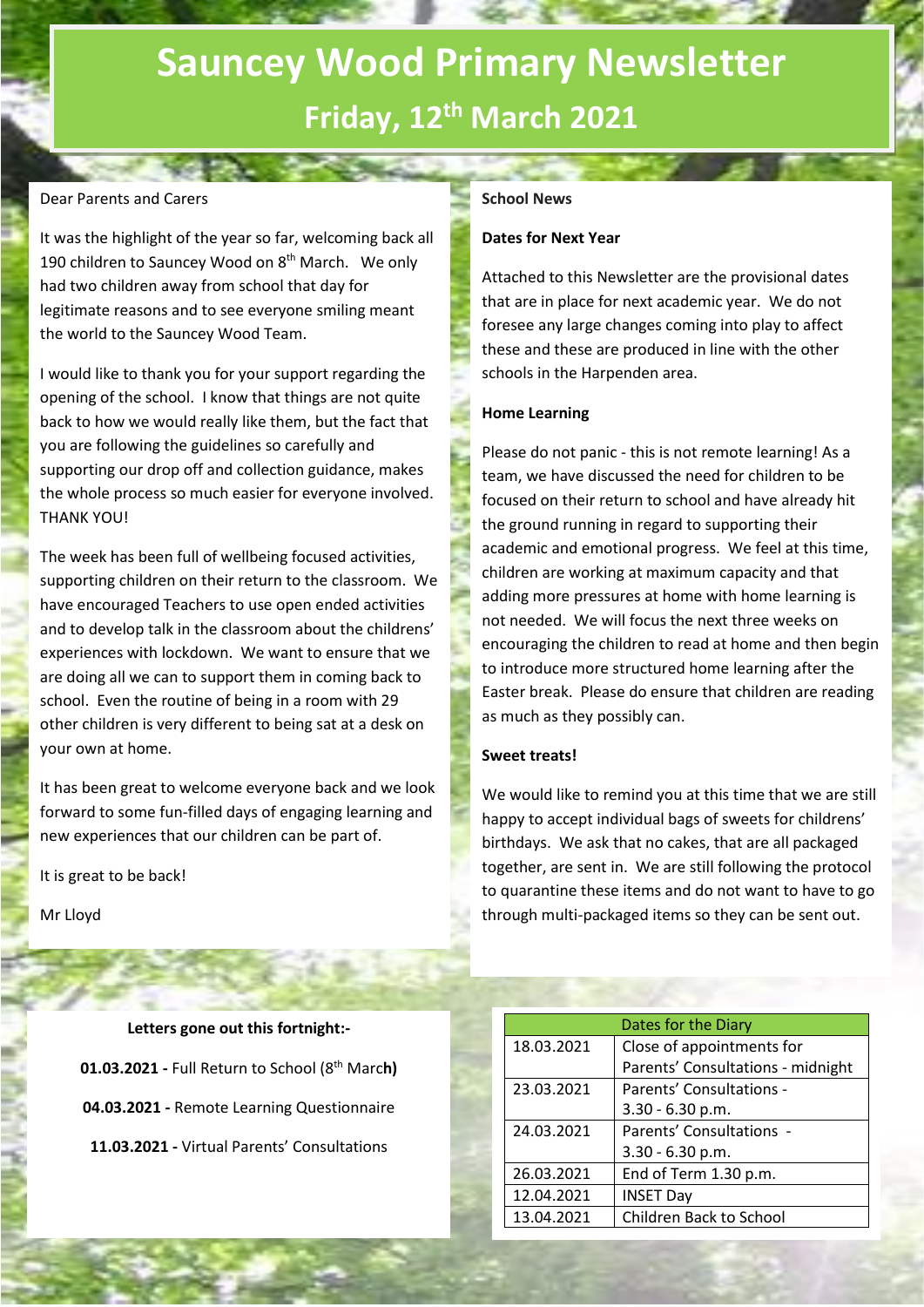#### **Governor Corner**

We hope the children are settling back into school well - we've heard great reports from Mr Lloyd about how pleased the school team are to be back in, doing what they do best.

Last week, the school had a remote visit from our Hertfordshire Improvement Partner (HIP), who scrutinises specific aspects of the school each term. This term they were looking at our remote learning provision, which included joining some of the class zoom calls and talking to some pupils about their experiences. We were pleased to receive a positive report after the visit, commenting on the wide range of subjects that were taught remotely and the high level of engagement by pupils. We are always looking for ways to improve, and the implementation of Google Classroom is underway which will help enhance the remote learning provision should there be any bubble closures or further lockdowns.

In other news from the Governing Body, we recently held a Resources Committee Meeting, in which we approved the budget for the rest of the financial year, and we have a School Improvement Committee Meeting next week where we will be looking at the return to school of all pupils, the focus on well-being, and how the school will make sure that all pupils continue to make great progress in their learning.

Bridgett & Colin - Co-Chairs of Governors

## **FRIEND'S NEWS**

Welcome back to school everyone. 2 more weeks and it will be the Easter holidays!

There are some fundraising events coming up to remind you of and draw your attention to.

**Tonight is the Friends Quiz. See you there ready at 8.15pm!!** Speak to myself or Gemma if you need a last minute ticket.

Also, keep your eyes peeled for information about our upcoming Easter fundraiser. I'm sure this will involve chocolate somewhere in the planning! And finally, the plant sale which is organised for the end of April. Please do plant and donate things to sell at this lovely Spring time fundraiser. We're also hoping to organise a sunflower growing competition so get your green fingers ready!!

We'd like to say a big thank you to Tabitha Mackness for organising the tea towels. They look amazing and we sold over 100. Thank you!

Finally, Covid-19 has made fundraising difficult over the past year, but we're hopefully going to organise something in the Summer to include everyone - watch this space!!

Take care

Clare and Gemma Co-Chairs